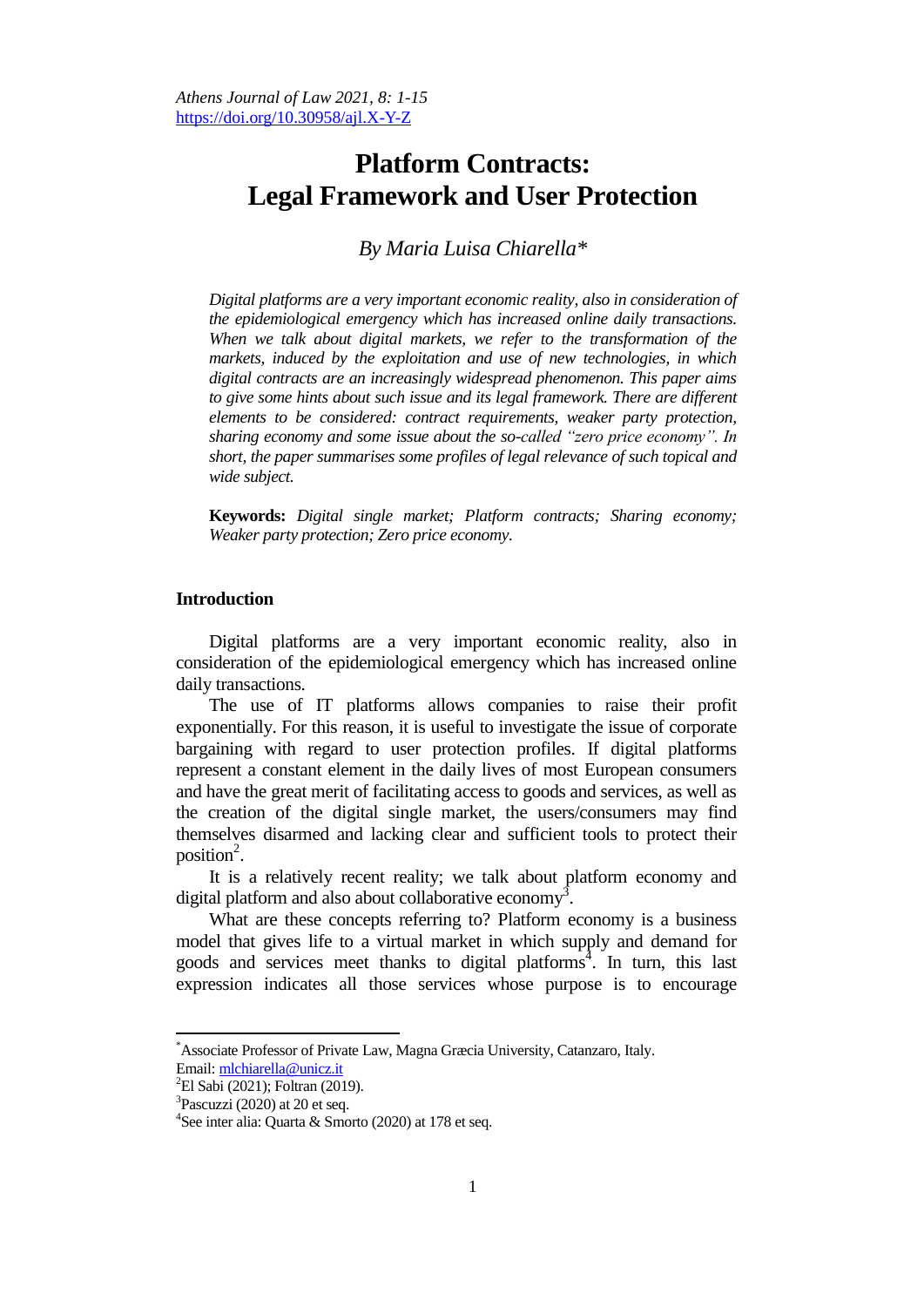interaction between users and to facilitate the exchange of content, goods and services<sup>5</sup>.

A related concept is that of a collaborative economy: it defines a new organisational and business model based on the use of digital platforms to connect people who want to benefit from various utility in a direct, simple way and with minimal intermediation.

In all case it is necessary the creation of an account within the platform in order to be able to access and conclude contracts.

The phenomenon requires the use of the Internet and the presence of a digital infrastructure created in order to make information, data and economic offers available to third parties through the creation of a non-physical digital market.

When we talk about digital markets, we refer to the transformation of the markets induced by the exploitation and use of digital technologies.

In this context, if we consider the professional side, we see how the productive organisation of the company, the communication strategies, the relationship with consumers and the role of information have changed. This latter has big importance in a double sense: both for the company that aims to spread its offers and for consumers" awareness and protection. Furthermore, the role of data and the importance of data accumulation are crucial since they are aimed at creating a position of power in the market and reducing competition.

We may think of firms such as Amazon, eBay, Booking and so on. Such economic realities increase on a daily basis with huge impact in terms of numbers of users and economic income.

When we talk of "online markets" the EU definition is given by Dir. 2019/2161 (so-called "Omnibus directive") approved with the aim of updating an already consolidated regulatory framework which was obsolete in light of the last technological innovations<sup>6</sup>. At recital 25, it provides that "*the definition of 'online marketplace" should be updated and rendered more technologically neutral in order to cover new technologies. It is therefore appropriate to refer, instead of to a "website", to software, including a website, part of a website or an application, operated by or on behalf of the trader, in accordance with the notion of an "online interface" as provided by Regulation (EU) 2017/2394 and Regulation (EU) 2018/302 of the European Parliament and of the Council*». Thus, a new definition of online marketplace is given by Art. 4, par. 1, let. e): «*a service using software, including a website, part of a website or an application, operated by or on behalf of a trader which allows consumers to conclude distance contracts with other traders or consumers*" [point (17)]; this definition includes all those services, managed by or on behalf of a professional, which use software to allow consumers to negotiate at a distance with other professionals or consumers and the

 ${}^{5}$ Foltran (2019) at 163.

 $6$ The Directive, approved on 27 November 2019 and entered into force on 7 January 2020, reforms the European legislative framework for the protection of economic interests of consumers. This regulatory intervention is part of the package of measures presented by the Commission on 11 April 2018, under the name of "New deal for consumers".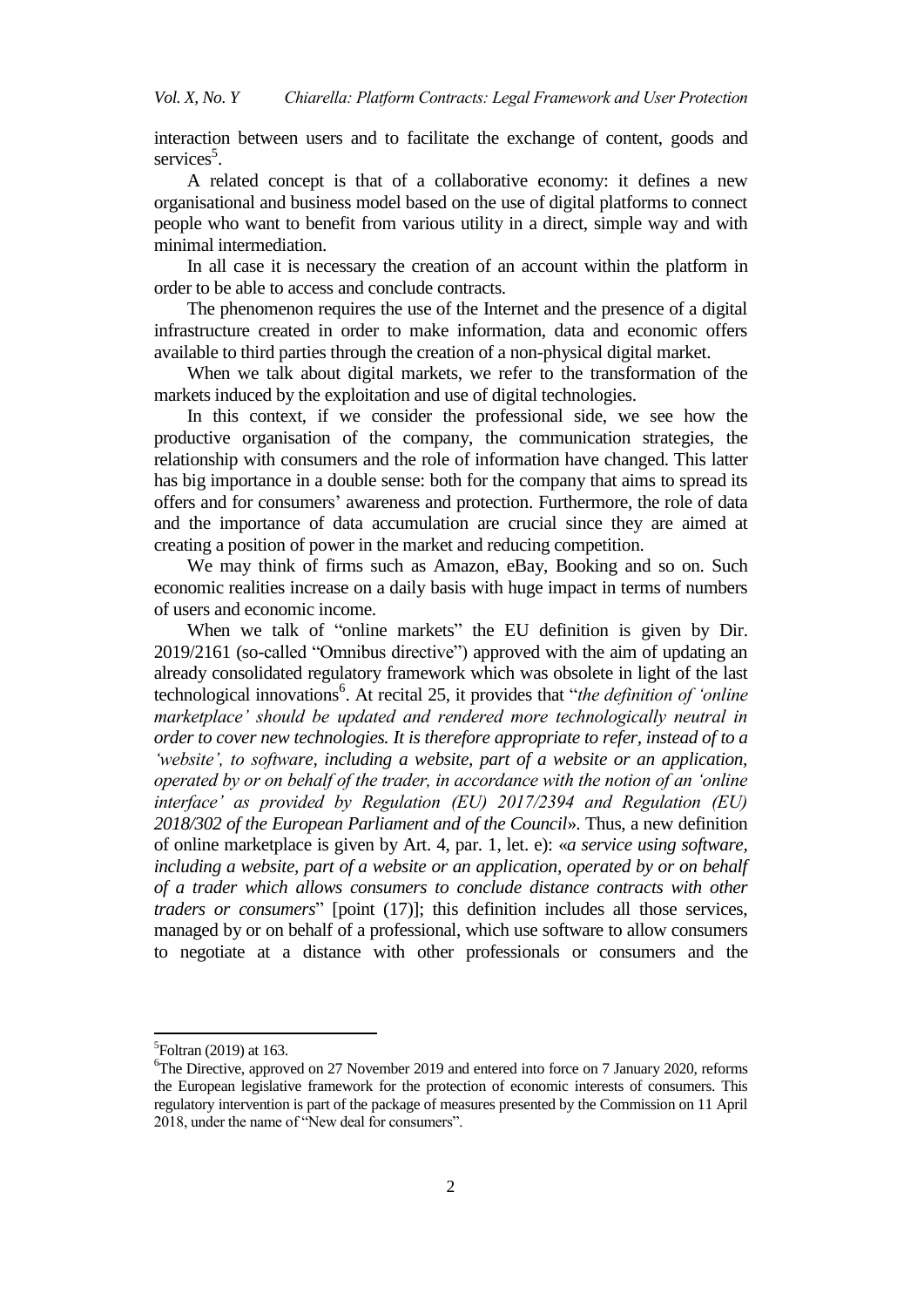professional, who provides an online marketplace, is called "online marketplace provider" [point  $(18)]^7$ .

In this perspective new definitions are also included by Omnibus directive in Art. 2 of Dir. 2011/83 (Consumer Rights Directive): "goods" [point (3)], "personal data" [point (4a)], "digital content" [point (11)], "digital service" [point (16)], "functionality" [point (20)] and "interoperability" [point (21)]<sup>8</sup>.

In this field we have to bear in mind also the Directive (EU) 2019/770, relating to certain aspects of contracts for the supply of digital content and digital services, which has created a new taxonomy by introducing a distinction (and related discipline) between: 1) "digital content" (e.g. computer programmes, applications, video files, etc.); 2) "digital services" (e.g. cloud computing) and 3) "goods that incorporate digital elements" (we can think of a smartphone with a standard pre-installed application)<sup>9</sup>.

## **Contracts and Digital Markets: The Role of Information**

There are two different profiles of incidence for contract law: the contract stipulated by the user with the platform and the contract stipulated between the users (seller and buyer) concerning the exchange of goods or services $10$ . Distance contracts with the relative peculiarities are here to be taken in consideration. In both cases the problem is establishing whether or not the user is a professional so that the *lex specialis* - given by the Consumer code – can find application.

As for contracts concerning the services of the information society, the Italian normative references are the Legislative Decree 9 April 2003, n. 70 (implementing Directive 2000/31/EC on electronic commerce) and the Italian Consumer  $code^{11}$ .

Big relevance is given to the obligations of the titular including the obligation to provide information (Articles 7/12 of the Legislative Decree 9 April 2003, n. 70 implementing Directive 2000/31/EC), while the legislation of the Consumer code has been taken into consideration whenever there is a *B2C* (*business-to-consumer*) relationship. In this case, there are pre-contractual information duties (Article 49 of the Italian Consumer code); contract form requirements (Art. 51) and the withdrawal right (Art.  $52$ )<sup>12</sup>. These provisions are aimed at rebalancing the positions of contracting parties.

When we talk of information, we have also to keep in mind the innovations introduced by Omnibus directive. Consumers must be informed *"in a concise, simple and understandable form"* (recital no. 20, Omnibus Directive). At Article 3, par. 7, it includes a specific provision (Art. 11 *bis*) in

 $7$ Speziale (2020) at 447.

<sup>&</sup>lt;sup>8</sup>Speziale (2020) at 447.

<sup>&</sup>lt;sup>9</sup>El Sabi (2021).

 $10$ Quarta & Smorto (2020) at 182 et seq.

<sup>&</sup>lt;sup>11</sup>Legislative Decree 6 September 2005, n. 206.

 $12$ Quarta & Smorto (2020) at 186-187.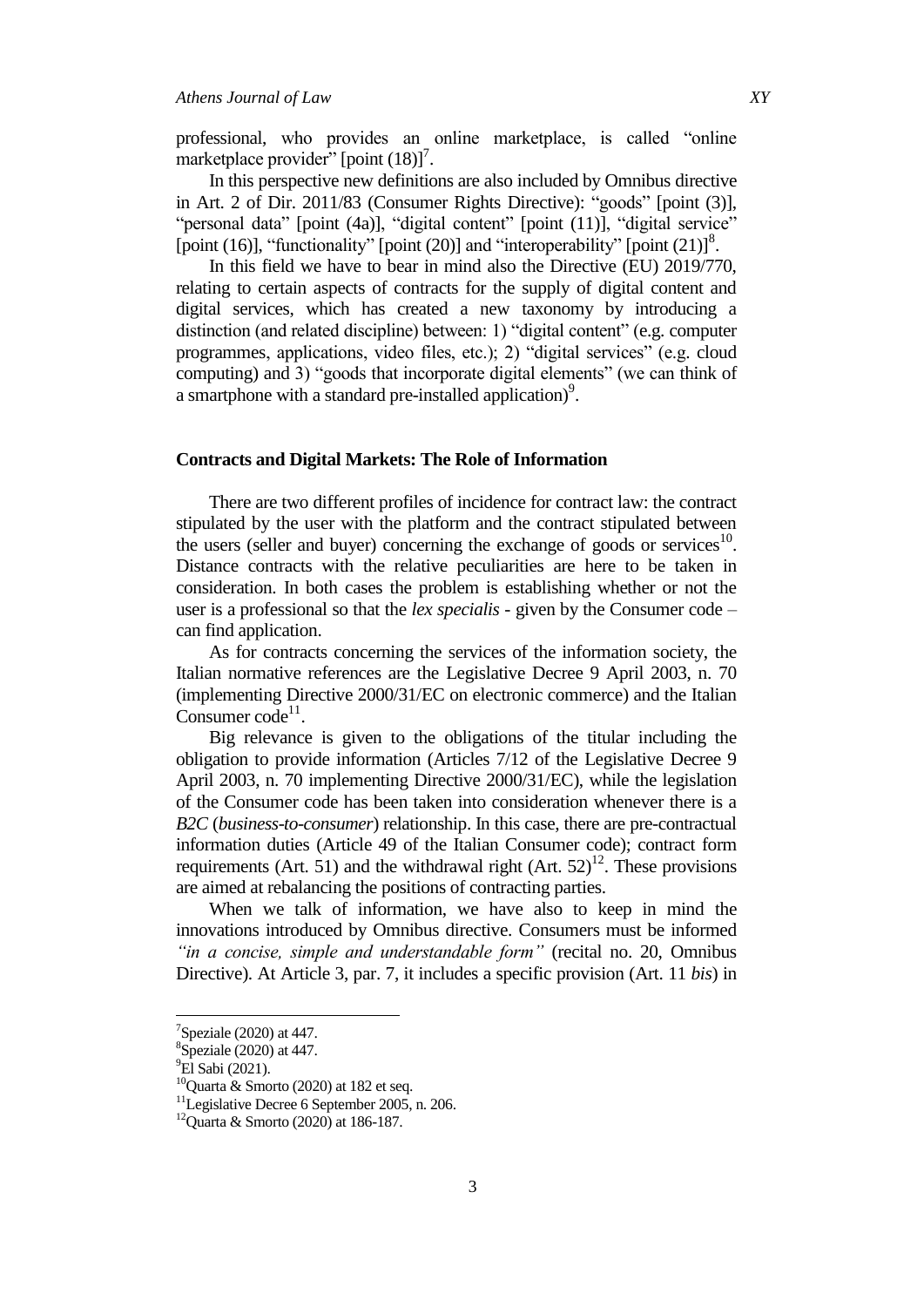the Annex I of the Directive 2005/29/CE on unfair commercial practices, considering as a commercial practice which is in all circumstances considered unfair: *Providing search results in response to a consumer"s online search query without clearly disclosing any paid advertisement or payment specifically for achieving higher ranking of products within the search results.* 

The reform introduces a ban on hidden advertising which comes alongside the one provided, for editorial content, by art. 11, Annex I.

Secondly, Art. 23 *bis*, Annex I, forbids the so-called online secondary ticketing. It is about reselling to consumers of event tickets that the professional has previously purchased, using automated tools in order to circumvent the technical limits set by the primary seller.

Furthermore, Arts. 23 *ter* and 23 *quater*, Annex I, deal with reviews on the web. The entrepreneur is required to adopt "*Reasonable and proportionate measures*" to verify that product reviews are submitted by who actually used or purchased it (Art. 23 *ter*). The new Art. 23 *quater* also prohibits the commercial practice consisting in sending false reviews or false likes on social media or however in providing false information to promote products. The provision also admits the possibility that a third party is responsible for committing the offense by the professional, and not the professional himself $1^3$ .

In the context of information duties, among the others, we can consider Amazon case, decided by the European Court of Justice with the judgment of 10 July 2019 (case C-649/17).

Amazon was sued before the German courts by the Federal Union of Consumer Organisations and Associations who maintained that it did not respect its legal obligation to provide consumers, with efficient means, information about how to enter into contract with it; in particular, it did not disclose to consumer, in a clear and comprehensible manner, its telephone and fax numbers. The Federal Union alleged that the Amazon call back service did not satisfy the law information requirements, since consumers had to take a number of steps in order to enter into contact with an interlocutor of that company $14$ .

Thus, in this decision the Court dealt with the content of the disclosure requirements. The results of the Courts interpretation were that an e-commerce platform such as Amazon is not obliged in all cases to make a telephone number available to consumers before the conclusion of a contract.

The Court pointed out that the Directive 2011/83/EU (*Consumer Rights Directive* of 25 October 2011) seeks to ensure a high level of consumer protection by guaranteeing their information and their safety in transactions with traders trying the right balance between a high level of consumer protection and the competitiveness of enterprises as enshrined in the Charter of Fundamental Rights of European Union (Arts. 16, 38).

According to the Court, an unconditional obligation imposed on traders to provide consumers, in all circumstances, with a telephone number or to establish a

 $13$  Speziale (2020) at 446.

 $14$ German law requires traders, before concluding a distance or off-premises contract with consumers, to provide their telephone number in all circumstances in the same way as the provisions of Art. 49 let. c) of the Italian Consumer Code.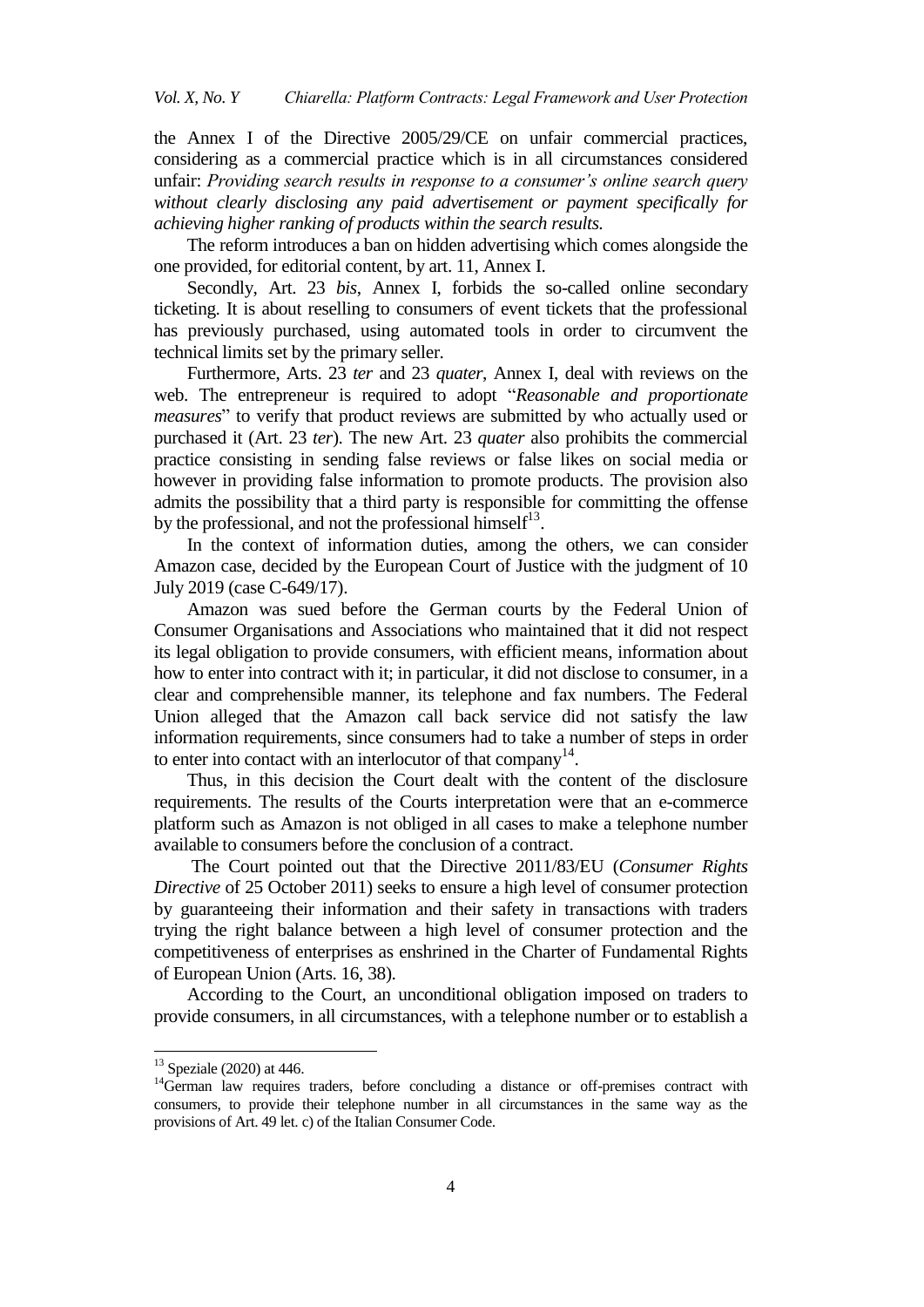## *Athens Journal of Law XY*

telephone or fax line, or to create a new email address to allow consumers to contact them appears to be disproportionate.

The Omnibus directive is in line with such judgment: in fact, at recital 27, it provides "[…] *The information requirements for providers of online marketplaces should be proportionate. Those requirements need to strike a balance between a high level of consumer protection and the competitiveness of providers of online marketplaces* […]". The directive does not oblige traders to establish a telephone or fax line or to create a new email address to allow consumers to contact them in all circumstances. It is not necessary that a telephone line or a fax number is activated, there may be alternative means of communication as long as the information relating to these means is accessible to the consumer in a clear and understandable way.

# *Unfair clauses in online agreements*

Another relevant profile in this discussion is that of unfair clauses within the digital contract. In platform contracts the acceptance of the contract terms of use can be done by clicking (i.e. by checking the box inserted on the site) or by using the service itself. In the presence of unfair clauses, such as unilateral withdrawal from the contract, which rules are in force? For b2b (*business-to-business*) or c2c (*consumer-to-consumer*) contracts, Art. 1341 of the Italian Civil code which provides for formal protection, subordinating the validity of the unfair clauses to their written approval.

In fact, in *inter pares* contracts, Italian civil code opts for a "formal" protection in order to ensure that the clause is consciously accepted and in order to overcome the information asymmetry resulting from the unilateral provision of the same clause; it was therefore not intended to limit the autonomy of the parties *a priori* around the choice of the content of the contract, but only to ensure the existence of a conscious consent by the party accepting the contract<sup>15</sup>.

What about digital contracts?

When an electronic contract contains unfair clauses, how can Art. 1341 of the Italian Civil code find room<sup>16</sup>? In this context, on the one hand, the jurisprudence maintains that for the validity of the unfair clause present in a digital contract it is necessary to specifically approve it by means of an electronic signature<sup>17</sup>. In e-commerce agreements, formal approval is considered necessary so that the clause must be specifically signed by the buyer (or the subject adhering to the contract, who is the weaker contractual party).

Therefore, according to this interpretation, for the validity of an unfair clause contained in an online contractual form, the mere click of approval of

<sup>&</sup>lt;sup>15</sup>Cerdonio Chiaromonte (2018) at 404 at 405.

<sup>16</sup>*Ibid.*

<sup>&</sup>lt;sup>17</sup>See, among the others, Trib. Catanzaro, 30 April 2012, in *Ilcaso.it*; Giudice di Pace of Trapani, 14 October 2019; Giudice di Pace of Giarre, 21 October 2019, in *DeJure*.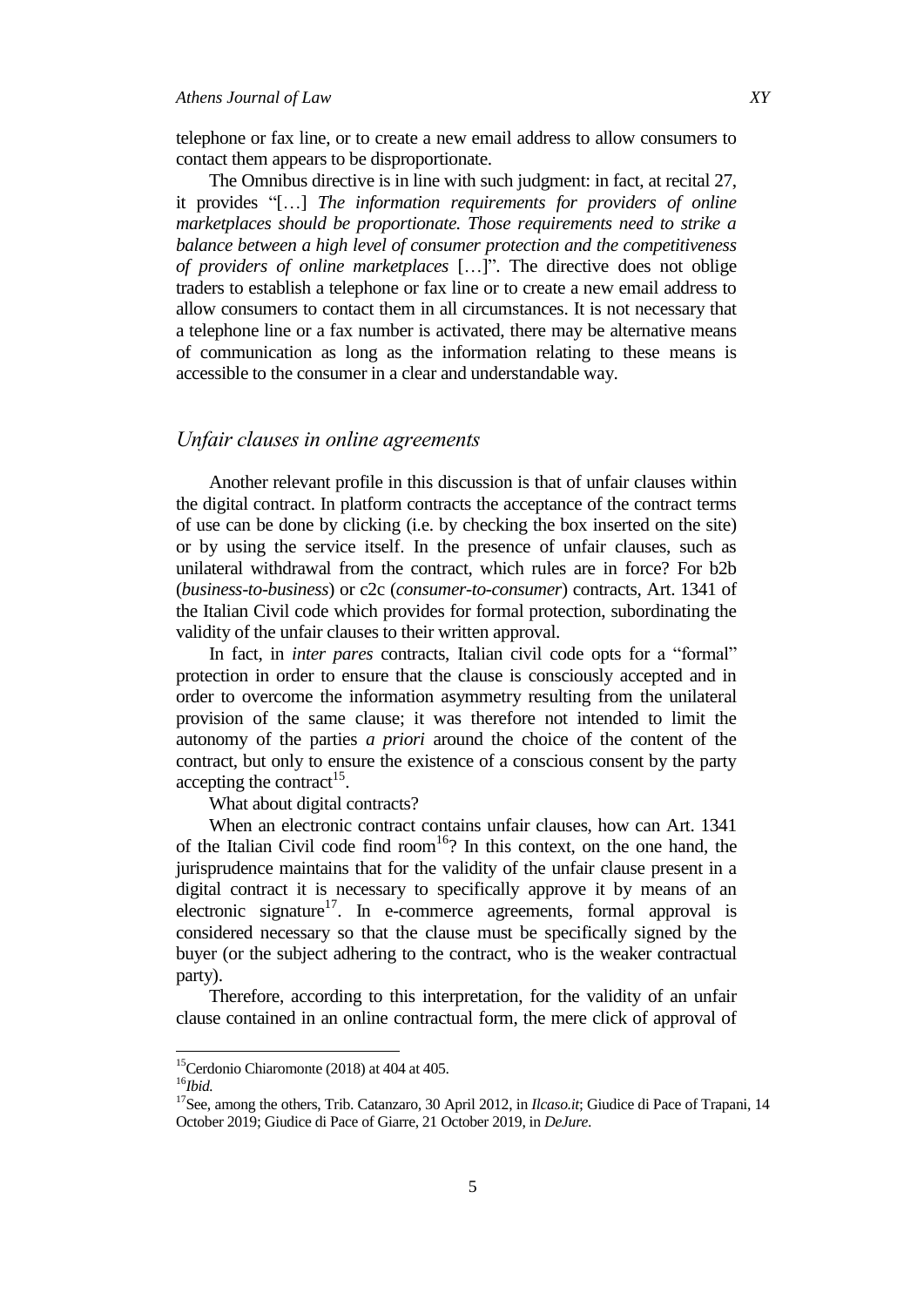the contractual text is not sufficient, it is instead necessary to specifically sign the same clause through digital signature.

According to another orientation instead, the electronic signature is not necessary because it is too sophisticated and it would risk paralyzing the development of market on an international level; so a specific box is enough to tick because this is equivalent to a specific approval of the unfair clause<sup>18</sup>.

If the contract is b2c we have the application of the Italian Consumer code: the presence of unfair clauses is banned by Art. 33 and following.<sup>19</sup> Thus, for the validity of the clause it is necessary to prove in court that it has been individually negotiated (Art. 34 Consumer code).

The latest European regulatory intervention is the Omnibus Directive: it requires EU countries to introduce effective, proportionate and dissuasive measures against traders who break the rules on unfair contract terms based on a set of parameters.

These criteria include: the nature, gravity, scale and duration of the infringement; any action taken by the trader to mitigate or remedy the damage suffered by consumers; any previous infringements by the trader; penalties imposed on the trader for the same infringement in other EU countries in cross-border cases where information about these penalties is available through the mechanism set up by Regulation (EU) 2017/2394. Under the Omnibus directive, EU countries must be able to impose effective, proportionate and dissuasive penalties where, in connection with coordinated actions under Regulation (EU) 2017/2394, they identify major cross-border infringements affecting consumers in several EU countries. Fines are very high: they can reach 4% of a trader's turnover or  $\epsilon$  2 million where information about the trader's turnover is unavailable.

# *Jus Poenitendi* **and Account Deactivation**

From the point of view of the European institutions, alongside the disclosure obligations for professionals, the right of withdrawal assumes a strategic role for the implementation of the digital single market. The consumer's right of withdrawal allows the titular to repent and exit the contract, playing a role of fundamental importance as a tool for consumer protection.

The *jus poenitendi* is based on the asymmetry of bargaining power that characterises the relations between professionals and consumers and is aimed at creating a balance between the asymmetrical contractual positions of parties. Although over time several directives have been adopted in this field in European Law and the new techniques of commercialisation have modified the market itself, the *jus poenitendi* has not changed in its structure and function<sup>20</sup>. It is a consumer fundamental right, unrenounceable<sup>21</sup>, *ad nutum*<sup>22</sup> and free. It results in the

<sup>18</sup>Trib. Naples, 13 March 2018, n. 2508.

 $19$ Chiarella (2016) at 68 et seq.

 $20P$ atti (2012).

 $21$ This derives from the imperative rules set up to protect the consumer within internal market.

 $22$ This means that such withdrawal does not require any preconditions.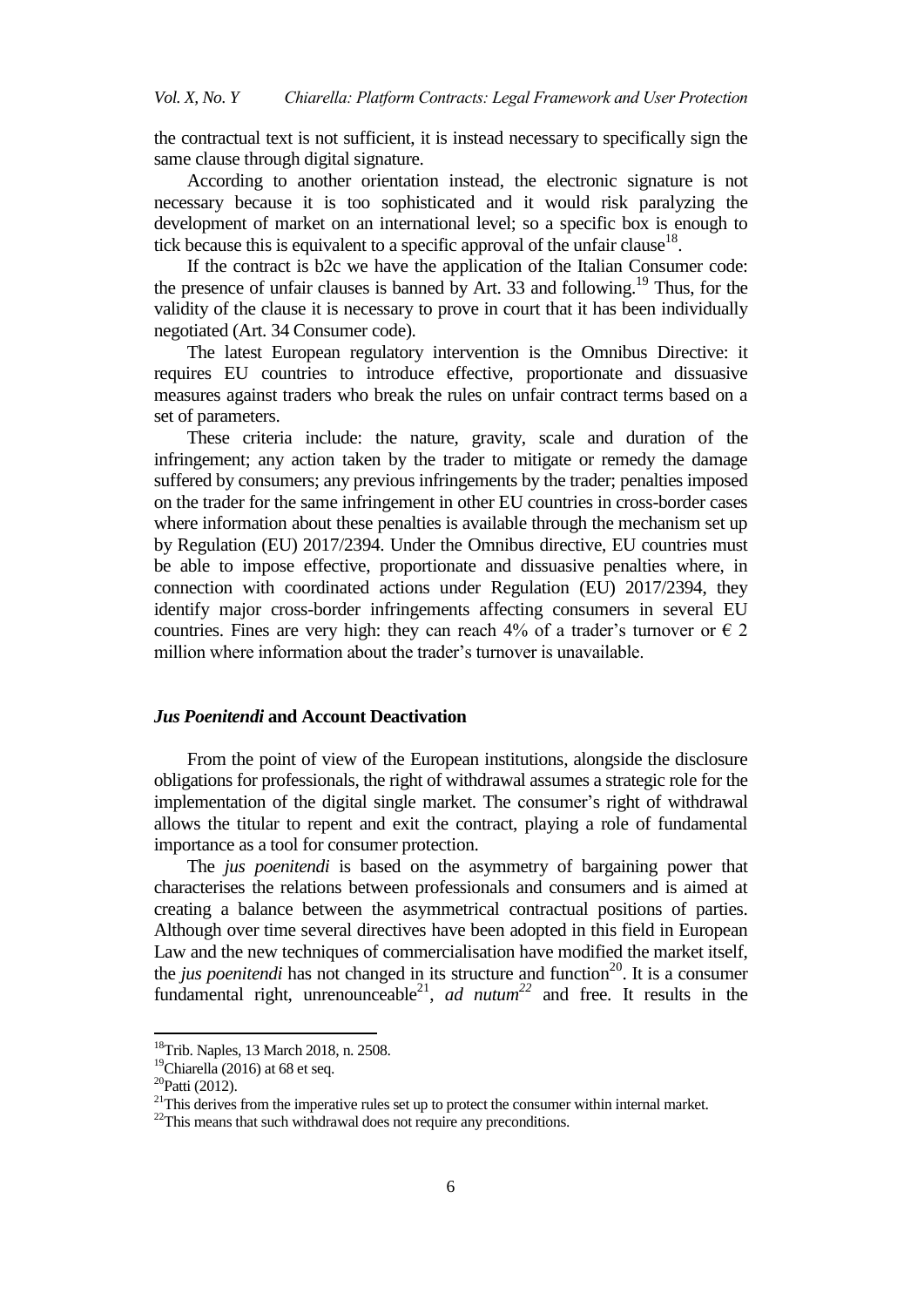termination of the contract and determines the obligation for the consumer to return the goods and for the professional to reimburse the price.

With the acknowledgement of withdrawal right, the consumer is not protected from the point of view of the content of the contract, but form that of his free and informed consent. In this perspective, the "*pacta sunt servanda*" principle does not undergo a derogation in consumer contracts: the *jus poenitendi* has the purpose of guaranteeing freedom of choice of the consumer and, ultimately, his contractual autonomy. The principle is still in force, but only after the so-called cooling – off period $^{23}$ .

The *jus poenitendi*, the duty to disclosure, the formal requirements, on the one hand, and the control over the content of the contract, on the other hand, represent the fundamental cornerstones of consumer law, offering specific rules also for the platform contracts $^{24}$ .

Recently the Omnibus Directive has modified Art. 9 of Dir. 2011/83, on the right of withdrawal, adding a paragraph 1 *bis* which allows EU member States to extend the withdrawal period, normally of fourteen days, to thirty days, in the case of contracts stipulated with aggressive marketing techniques.

With the purpose to modernise some EU provisions on consumer protection, Art. 4 of Omnibus Directive has partly amended the letters a) and m) of Art. 16 of the CRD (*Consumer Rights Directive* - 2011/83), on the exceptions to the right of withdrawal. In this context, the obligation for professionals to obtain prior express consent is also accompanied by the acceptance of the fact that consumer will lose the right of withdrawal once the contract has been executed, if the consumer is obliged to pay a price to the professional.

Furthermore, Art. 16, par. 2, has also been modified: member states may derogate from the exceptions to the right of withdrawal of paragraph 1, lets. a), b), c) and e), for contracts that have been concluded following unsolicited visits or organised excursions. National legal systems may, therefore, exceptionally, extend the right of withdrawal and/or admit it, where normally excluded<sup>25</sup>.

The Omnibus directive clarifies that the necessity of consumer consent before the expiration of the cooling-off period works for all for services, including digital services, provided for a fee<sup>26</sup>.

In the practice, online selling of goods or services is different from platform service itself (e.g. eBay, Amazon, Booking and so on): in the latter case, the withdrawal is generally exercised by the user informally, abandoning the use of the service or deleting the account<sup>27</sup>. No other fulfilment is required.

In this regard, another interesting issue is that of private accounts deactivation by the titular of the platform. It is very relevant for its effects on the market: Italian courts have judged the deactivation of the account as a tool for governing the market, able to compromise the positioning and the image of the companies<sup>28</sup>.

 $^{23}$ Patti (2012) at 1009.

 $^{24}$ El Sabi (2021).

 $25$ Speziale (2020) at 446.

 $^{26}$ See Recitals 37-38 of Directive 2019/2161.

<sup>&</sup>lt;sup>27</sup>Quarta & Smorto (2020) at 193 et seq.

<sup>28</sup>See in argument Trib. Messina, 7 July 2010, in *Altalex.com* and Trib. Catanzaro, 30 April 2012, in *Ilcaso.it*. Furthermore see: Quarta & Smorto (2020) at 195.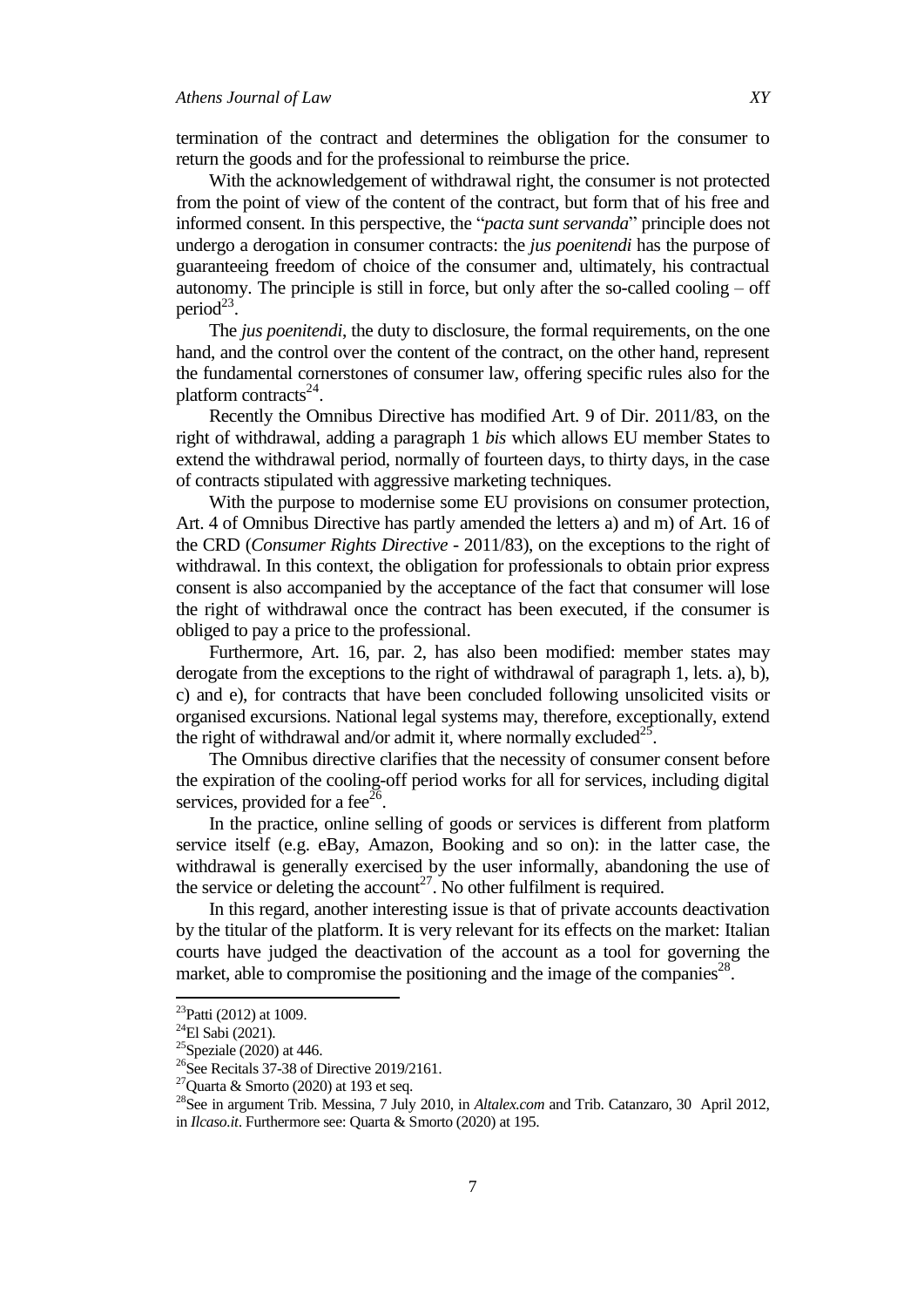For this reason, a debate raised in order to individuate the case in which the deactivation of private accounts is licit<sup>29</sup>. According to a first approach, the titular of the platform can cancel private accounts only in case of serious and important breach of contract and only if this faculty is allowed by a specific clause. Furthermore, since this clause contains the power of a unilateral withdrawal and, as such, is an "unfair clause", it needs distinct approval by the user $30$ . According to a second interpretation, since the deactivation of private accounts is expression of the right of withdrawal of the platform titular, it needs not only a specific approval by the user (according to Art. 1342, co. 2, c.c.), but also a judicial decision $31$ . The issue will be examined again in next paragraph.

#### **Regulation (UE) 1150/2019**

Now we have to consider the subject of online intermediation services. The merchant ("commercial user") needs the intermediary (platform) to promote (in the "telematic windows") his products and to reach interested parties and  $\text{customers}^{32}$ .

The EU Regulation 1150/2019of 20 June 2019 (which promotes fairness and transparency for business users of online brokerage services) is relevant in this field because it regulates *business-to -business* relationship, i.e. between the platforms and those who offer their services<sup>33</sup>. The Regulation aims to offer a system of safeguards for professionals who use online intermediation services and to avoid the risk of unfair agreements and abuse of bargaining power. As it is pointed out by Art. 1, in fact, the purpose of the Regulation is «*to contribute to the proper functioning of the internal market by laying down rules to ensure that business users of online intermediation services and corporate website users in relation to online search engines are granted appropriate transparency, fairness and effective redress possibilities*».

The need for protection arises in all those cases in which the terms of use of the service have not been individually negotiated with specific reference to the use, termination and suspension of online intermediation services $34$ .

The Regulation applies only to the relationships between online platforms (including search engines) and commercial users, i.e. those subjects who act in the context of their entrepreneurial activity excluding consumers (who instead operate for personal purposes) and sharing economy platforms<sup>35</sup>.

Business users must have their place of establishment or residence in the Union and, through online intermediation services or online search engines, offer goods or services to consumers located in the Union, irrespective of the place of

1

<sup>&</sup>lt;sup>29</sup>Quarta & Smorto (2020) at 194-195.

<sup>30</sup>Trib. Messina, 7 July 2010, in *Altalex.com.*

<sup>31</sup>Trib. Catanzaro, 30 April 2012, in *Ilcaso.it*.

 $32$ Quarta & Smorto (2020) at 195 et seq.

 $33$ Foltran (2019) at 174 et seq.

<sup>34</sup>Quarta & Smorto (2020) at 196.

<sup>&</sup>lt;sup>35</sup>Foltran (2019) at 168.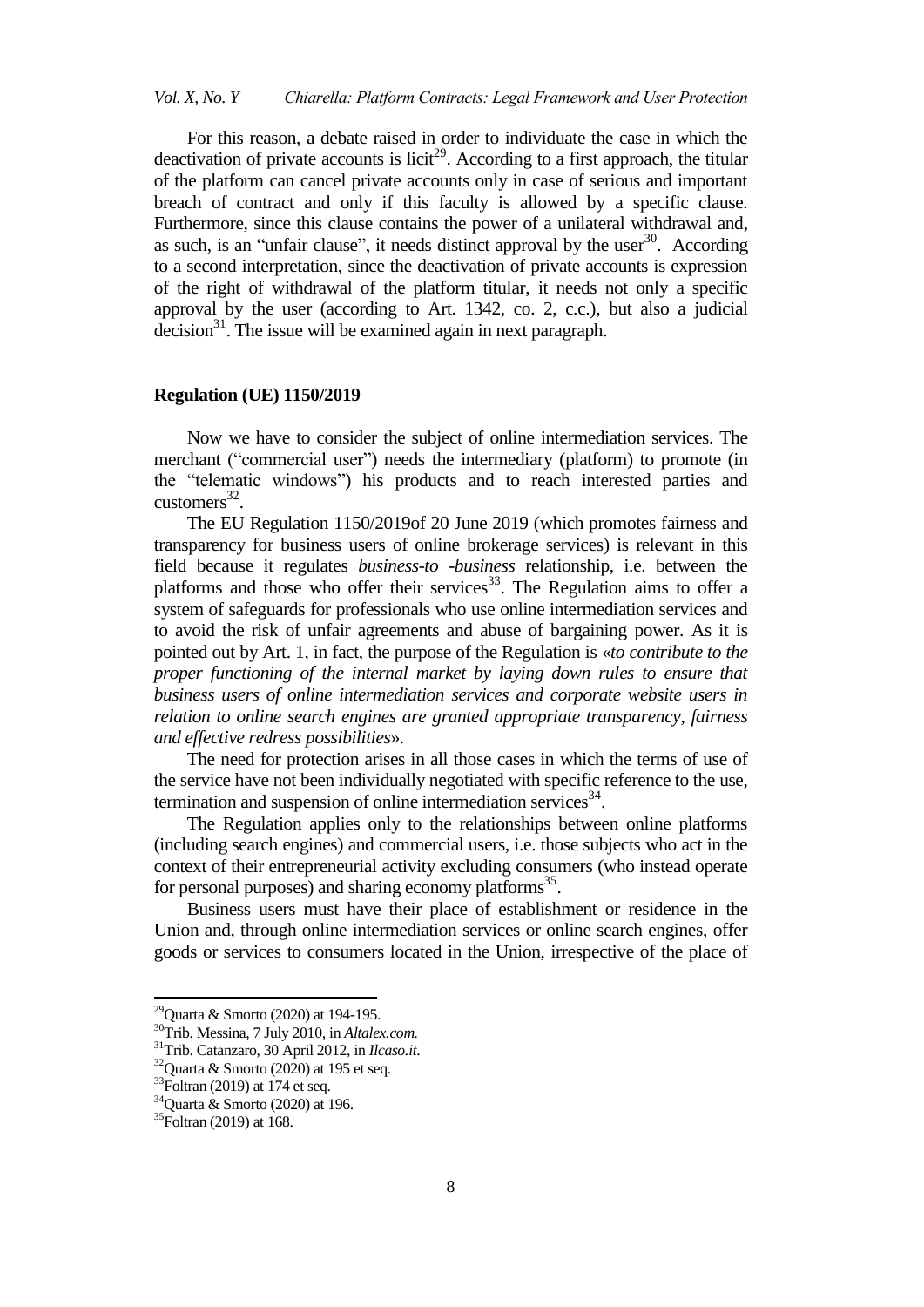$\overline{a}$ 

establishment or residence of the providers of those services and irrespective of the law otherwise applicable (Art. 1, par.  $2^{36}$ .

By online intermediation services the Regulation means online platforms that allow commercial users to offer goods and services with the aim of facilitating the initiation of the direct transaction with users. It is important to underline that while the application of the Regulation to online payment services or to online advertising tools or online advertising exchange is excluded (Art. 1, par. 3), for the purpose of submitting an intermediary service to the Regulation it is not necessary that the entire transaction is carried out inside the platform, but it is sufficient that the platform is the virtual place through which the transaction is initiated, although some steps of the transaction may take place outside of it (Art. 2, point 2, let. b).

Art. 3 of the Regulation contains *Terms and conditions*: these are unilaterally arranged by the providers of the online intermediation services and have: to be drafted in plain and intelligible language (par. 1, let. a); to be easily available online (let. b); to set out the grounds for decisions to suspend or terminate or impose any other kind of restriction upon, in whole or in part, the provision of their online intermediation services to business users (let. c).

*Restriction, suspension and termination* are analytically governed by Art. 4, which in any case requires the service provider to communicate on a durable medium, prior to or at the time of the restriction, the decision to suspend or terminate the service.

In the event that the deactivation is definitive, the decision and its motivation must be made known with at least thirty days' notice from its effective application (Art. 4, par. 2).

Following the service provider"s communication, the right for the commercial user to lodge a complaint is ruled by par. 3, clarifying the reasons and facts in support of his eventual contestation of the decision adopted by the platform.

The obligation to provide a period of notice does not apply if there is a regulatory obligation to cease the service (Art. 4, par. 4, let. a), the withdrawal is justified by imperative reasons under national law (Art. 4, par. 4, let. b) or there is the possibility for the platform operator to demonstrate that the user has repeatedly violated the terms and conditions of service (Art. 4, par. 4, let. c).

According to Art. 4, last paragraph, moreover, the service provider is not even required to provide a justification of the reasons for withdrawal or termination of the contract "*where it is subject to a legal or regulatory obligation not to provide the specific facts or circumstances or the reference to the applicable ground or grounds, or where a provider of online intermediation services can demonstrate that the business user concerned has repeatedly infringed the applicable terms and conditions, resulting in* 

<sup>&</sup>lt;sup>36</sup>The Regulation does not apply «to online payment services or to online advertising tools or online advertising exchanges, which are not provided with the aim of the facilitating the initiation of direct transactions and which do not involve a contractual relationship with consumers» (Art. 1, par. 3).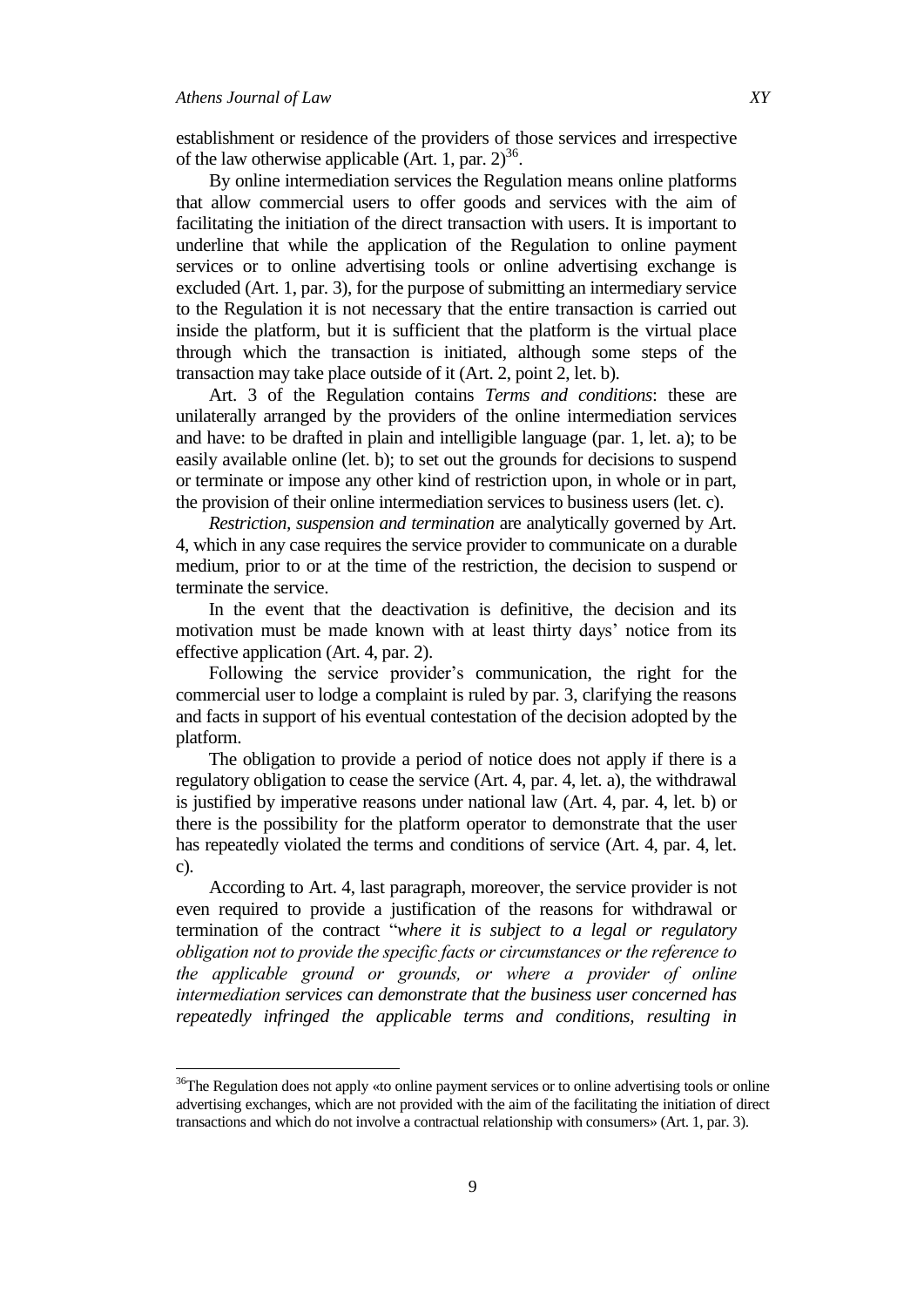# *termination of the provision of the whole of the online intermediation services in question*".

The choices in the "positioning" of the products, the way to sort the results of a search contribute to increase or decrease the turnover or revenue. For this reason, the Regulation provides rules valid for both online platforms and search engines. In both cases, the choice of positioning the professional"s offer or his website is capable of affecting the knowledge of the professional"s activities and also on the consumer's choices<sup>37</sup>. Art. 5 of the Regulation establishes that the parameters that determine the positioning and the reasons must be set out in the terms of use of the platform that offers the brokerage service (par. 1); similarly, search engine providers must offer these elements in an easily and publicly accessible and updated description, written in simple and understandable language (par. 2). Furthermore, information - of the possibility of influencing the positioning against payment of a consideration - must be given (par. 3).

The Regulation provides for specific contractual clauses that the terms of use of the platforms must contain in order to ensure that the relationship with the professional is conducted in good faith and fairness (Art. 8). These include the clause by which the platform undertakes not to impose retroactive changes to the terms of use (let. a); the one that indicates to the professional the conditions for terminating the contract (let. b) and, finally, the clause relating to technical and contractual access to the information that the professional provides to the platform and which is kept by the latter even upon expiry of the contract (let. c).

Article 9 governs access to data: it provides that within the contracts there is a description about the possibility or not to access personal data or other data that are provided or generated both by consumers and by the commercial user and, in the event that access is possible, the categories of data concerned and the conditions of access. This information must be provided both regarding any access to such data by the intermediary service provider and if access is allowed to the commercial user of the platform (par. 1). In addition, the Regulation indicates that specific information must also be provided on the possibility of access by the commercial user to the data in aggregate form (par. 2, let. c) as well as whether or not the sharing of data with third parties is envisaged and, if such sharing is not necessary for the functioning of the platform, the purpose it intends to satisfy and the possibility or not by the commercial user to oppose it (par. 2, let. d).

Lastly, importance is given to the need for the online platform to establish internal complaint-handling system (Art. 11). The system must be easily accessible, free of charge and must ensure a decision within a reasonable time. The characteristics of this system are specified in terms of treatable issues (concerning alleged non-performance by commercial users, technological problems of the platforms or behaviour and measures adopted by the supplier) and the ways in which they must be resolved (rapidity, effectiveness, transparency and fairness).

Art. 12 provides for the possibility of mediation in the event that the dispute has not been resolved by the internal complaint-handling system.

1

 $37$ Quarta & Smorto (2020) at 197.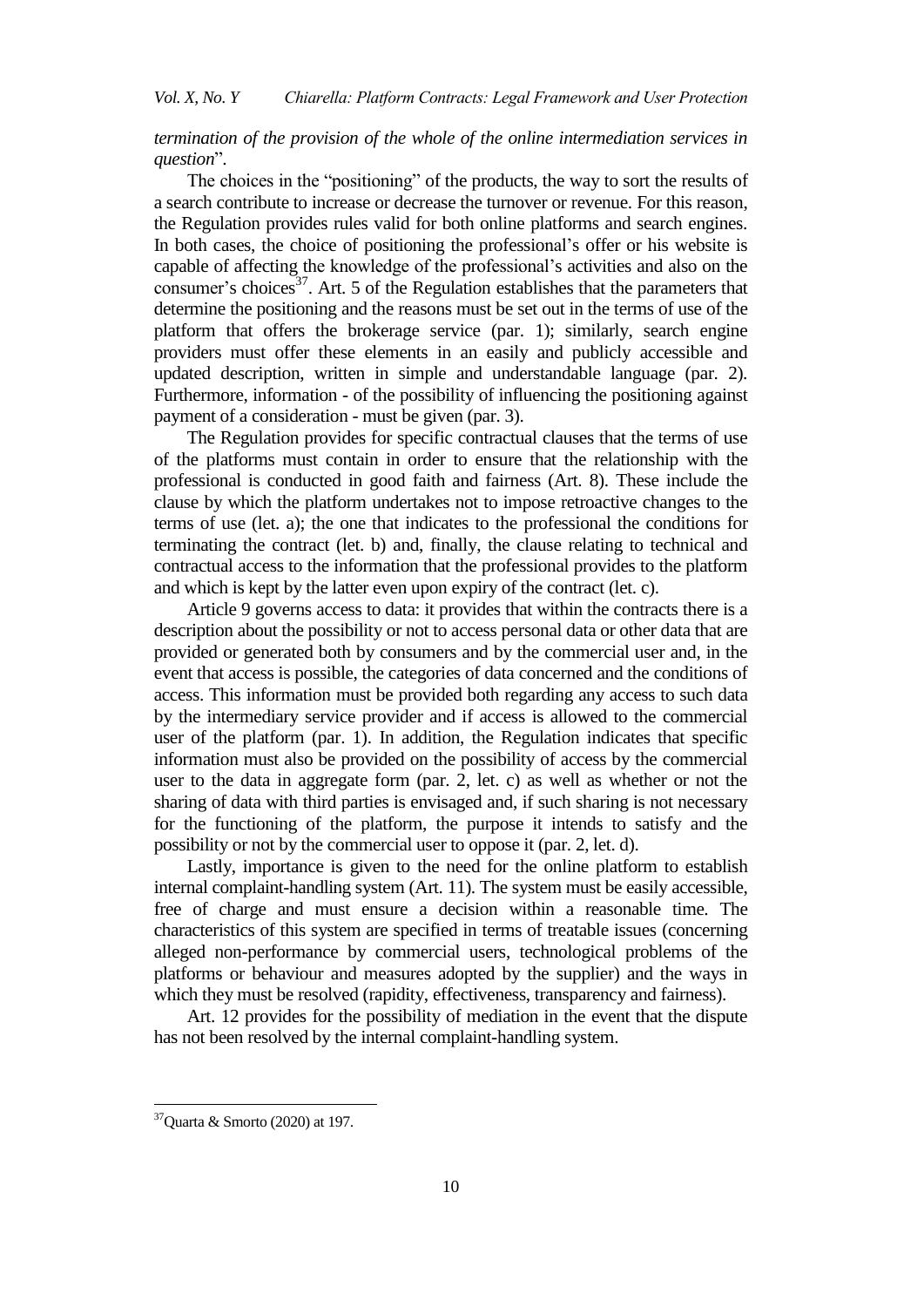## **The Distinction Business – Consumer**

Anyone can participate in the production system which works thanks to the platform, so it is not easy to understand whether the person providing the service is a professional or not<sup>38</sup>. Anyone (not only professional merchant) can sell goods or services online through digital platform, just as anyone can rent a room (even he is not a hotel keeper) since everyone can participate in the production and distribution chain<sup>39</sup>.

Nowadays we discuss about the crisis of the distinction *Business – Consumer*. For this reason, the expression "*prosumer*" has been coined to explain the hybrid nature of modern market  $\arccos^{40}$ . It expresses a crisis of the traditional categories of *professional* and *consumer* existing even within contemporary digital system. The professional nature of the operator affects the applicability of the Consumer code and is crucial also to establish who is required to fulfil the administrative burdens set by law to carry out certain  $\arctivities^{41}$ .

In this regard, we may reflect on the fact that the role of platforms is not always related to an instrumental or ancillary role with respect to the main object of the transaction: in fact, it is frequent the case in which the same platform directly offers goods and services in competition with those offered by professional users, assuming the position of a negotiating party<sup>42</sup>.

In this regard, we have the Communication of the European Commission of 2 June 2016 *A European agenda for the collaborative economy* which has the objective to distinguish commercial activities from occasional ones. For this purpose, it introduces some professionalism indicators: attendance, turnover, profit, salaries, etc.

Some questions for determining whether the platform should be held responsible for the underlying service are: is the final price set by the platform? Are there terms of use unilaterally set to regulate the offline relationship between those who provide the service and those who receive it? Are the assets owned by the platform? Various other elements depending on the case, from time to time, are under consideration $43$ .

Furthermore, according to the recital 27 of the Omnibus Directive "*Providers of online marketplaces should inform consumers whether the third party offering goods, services or digital content is a trader or non-trader,*  based on the declaration made to them by the third party. When the third *party offering the goods, services or digital content declares its status to be that of a non-trader, providers of online marketplaces should provide a short* 

<sup>&</sup>lt;sup>38</sup> Azzarri (2021).

<sup>39</sup>Quarta & Smorto (2020) at 202.

 $40$ Foltran (2019) at 164.

<sup>&</sup>lt;sup>41</sup>Quarta & Smorto (2020) at 203; Foltran (2019) at 170. See in argument among the others: ECJ, 4 October 2018, C-105/17 in *Diritto e Giustizia*, 4 October 2018.

 $42$ Foltran (2019) at 164. An example of this genre of activity is given by Uber taxi.

<sup>&</sup>lt;sup>43</sup>As exemplary cases, in this field, we can consider two decisions of the European Court of Justice: Uber taxi case (ECJ, 20 December 2017, Case C-434/15) and Airbnb Case (ECJ, 19 December 2019, Case C-390/18).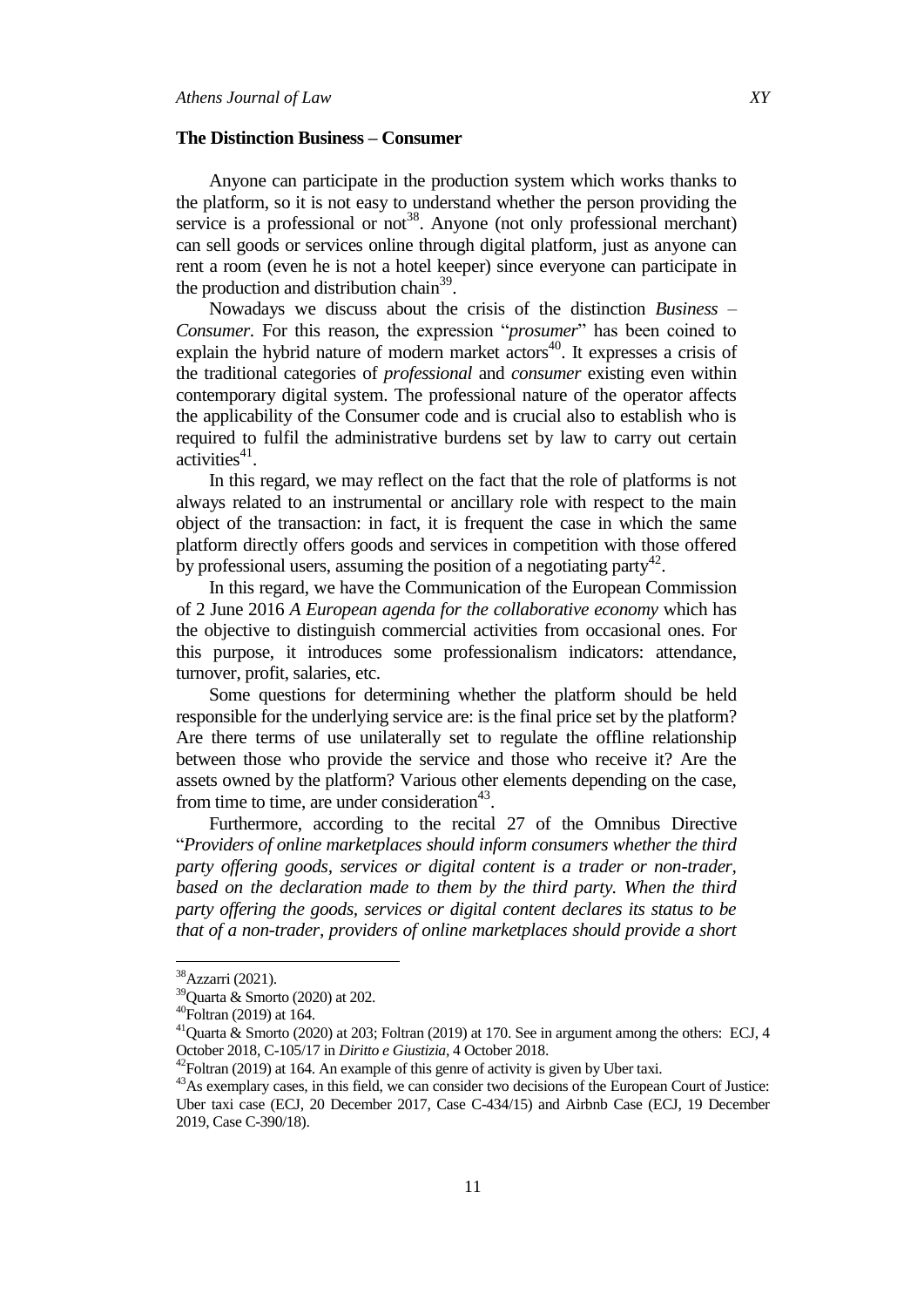## *Vol. X, No. Y Chiarella: Platform Contracts: Legal Framework and User Protection*

*statement to the effect that the consumer rights stemming from Union consumer protection law do not apply to the contract concluded. Furthermore, consumers should be informed of how obligations related to the contract are shared between third parties offering the goods, services or digital content and providers of online marketplaces. The information should be provided in a clear and comprehensible manner and not merely in the standard terms and conditions or similar contractual documents […]*". This is a very important provision from the point of view of consumer protection.

The goal of making consumer rights more effective is balanced by the provision which consider also the interests of businesses. In this perspective, "*the information to be provided about the responsibility for ensuring consumer rights depends* [as recital n. 27 continues] *on the contractual arrangements between the providers of online marketplaces and the relevant third-party traders. The provider of the online marketplace could indicate that a third-party trader is solely responsible for ensuring consumer rights, or describe its own specific responsibilities where that provider assumes responsibility for certain aspects of the contract, for*  example, delivery or the exercise of the right of withdrawal<sup>144</sup>.

## **The "Payment" through Personal Data**

Another relevant issue is given by law relationships in the so-called "zero price economy". Nowadays in digital platform and online agreements, there is a tendency to recognise an economic value to personal information, preferences and other content generated by users-consumers, which can be transferred to third parties. We talk about "propertisation" of personal data, which are no longer seen only as a representation of the person, but also as a "good" endowed with a value and therefore exchangeable with other merchandise or services<sup>45</sup>.

In this perspective the Omnibus directive introduces the express qualification of the transfer of personal data as price in the contract for the supply of digital content or services (Art. 3, par. 1). In this way, the common practice of exchanging digital content or service against personal data is introduced into law, although such phenomenon is generally perceived by the user in terms of gratuitousness.

The Omnibus directive allows the users - of contracts for corresponding services supply of digital content or services - to "pay" with their personal data. It adds a paragraph 1a to Art. 3 of Dir. 2011/83/EU (*Consumer Rights Directive*) and so it extends the scope of application to those contracts for the supply of digital content and digital services that do not require the payment of the price by the consumer, but rather the payment through personal data [the only exception is given by the fact that "«*the personal data provided by the consumer are exclusively processed by the trader for the purpose of supplying the digital content (….) or for allowing the trader to comply with legal requirements to which the trader is subject, and the trader does not process those data for any other purpose*"].

<sup>&</sup>lt;sup>44</sup>In argument, see Speziale (2020) at 447.

<sup>&</sup>lt;sup>45</sup>Ricciuto (2018) at 689 et seq.; Ricciuto (2020); Alvisi (2019) at 675 et seq.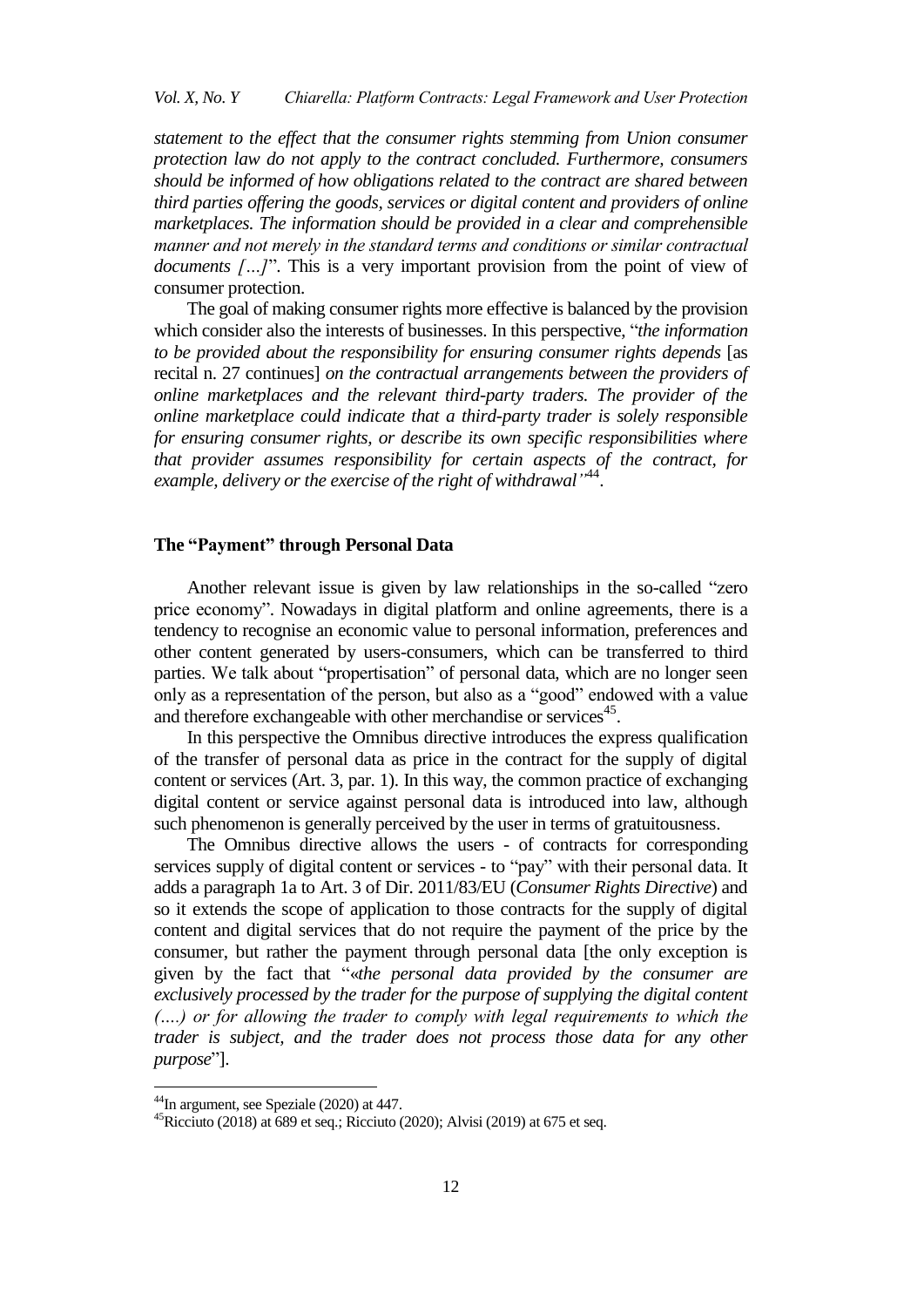$\overline{\phantom{a}}$ 

The last decisions - relevant in this field - come from Italy; they concern both consumer rights and data protection. In 2021 Italian judges have confirmed the condemnation of Facebook by Italian Competition Authority (AGCM) for not informing properly users about its collection and use of data.

We have a first judgment given by Lazio Regional Administrative Tribunal (10 January of this year) $^{46}$  confirmed by the decision of the Italian Council of State (29 March 2021) for violations of the Consumer code in the context of processing and sharing of users' data with third parties for commercial purposes<sup>47</sup>.

In particular, the Council of State upheld the decision of the Administrative Tribunal and rejected Facebook"s appeals. According to the judgment of Italian Council of State, Facebook had misled users to register to the Facebook platform, since it did not inform them that their data would be used for commercial purposes.

According to the judges, the exploitation of the personal data (that the users has made available in order to be able to use the services, offered as ʻfree of charge') by the titular of a social network (in this case, Facebook) is an "unfair commercial practice", because of the data transmission to third parties for commercial purposes.

The core of the sentence is given by the presence of a forced consent to the processing of data and by the lack of complete information suitable for making it clear that, in the face of the advantages connected to the service, the automatic profiling of the customer is carried out, together with the acquisition of the personal data, by an indefinite number of operators for indefinite commercial purposes<sup>48</sup>.

As first, in this case the provision of consent was required in order to access the service, so there is a compression of personal freedom, although such limitation is compensated by the ability to access the service.

Furthermore, Facebook did not inform properly the user with clarity and immediacy about the collection and use, for remunerative purposes, of the user"s data and, consequently, of its commercial intent, aimed at monetizing the same. The information provided to users has been considered generic and incomplete without adequately distinguishing between, on the one hand, the use of data functional to the personalisation of the service with the aim of facilitating socialisation with other users, and on the other, the use of data to carry out targeted advertising campaigns.

In the motivation, the Court explains that the communication to third parties of the personal data implements the phenomenon of "propertisation": since it invests situations governed not only by the GDPR, it must not be

<sup>46</sup>See T.A.R. Lazio, Rome 10 January 2021, n. 260, in *DeJure* [see the comment of Solinas (2021) at 320 et seq.].

<sup>47</sup>Cons. Stato, 29 March 2021, n. 2631, in *DeJure.* In argument, see Ricciuto & Solinas (2021), at 1 et seq.; Carnovale (2021) at 1 seq*.*

<sup>&</sup>lt;sup>48</sup>This was already pointed out by the European Data Protection Supervisor in the decision n. 4 of 2017: "presenting services as ʻfree' is ʻdeceptive' and blinds consumers to the actual costs which they will experience ʻdownstream' and distorts decision making, thereby harming both consumers and competition".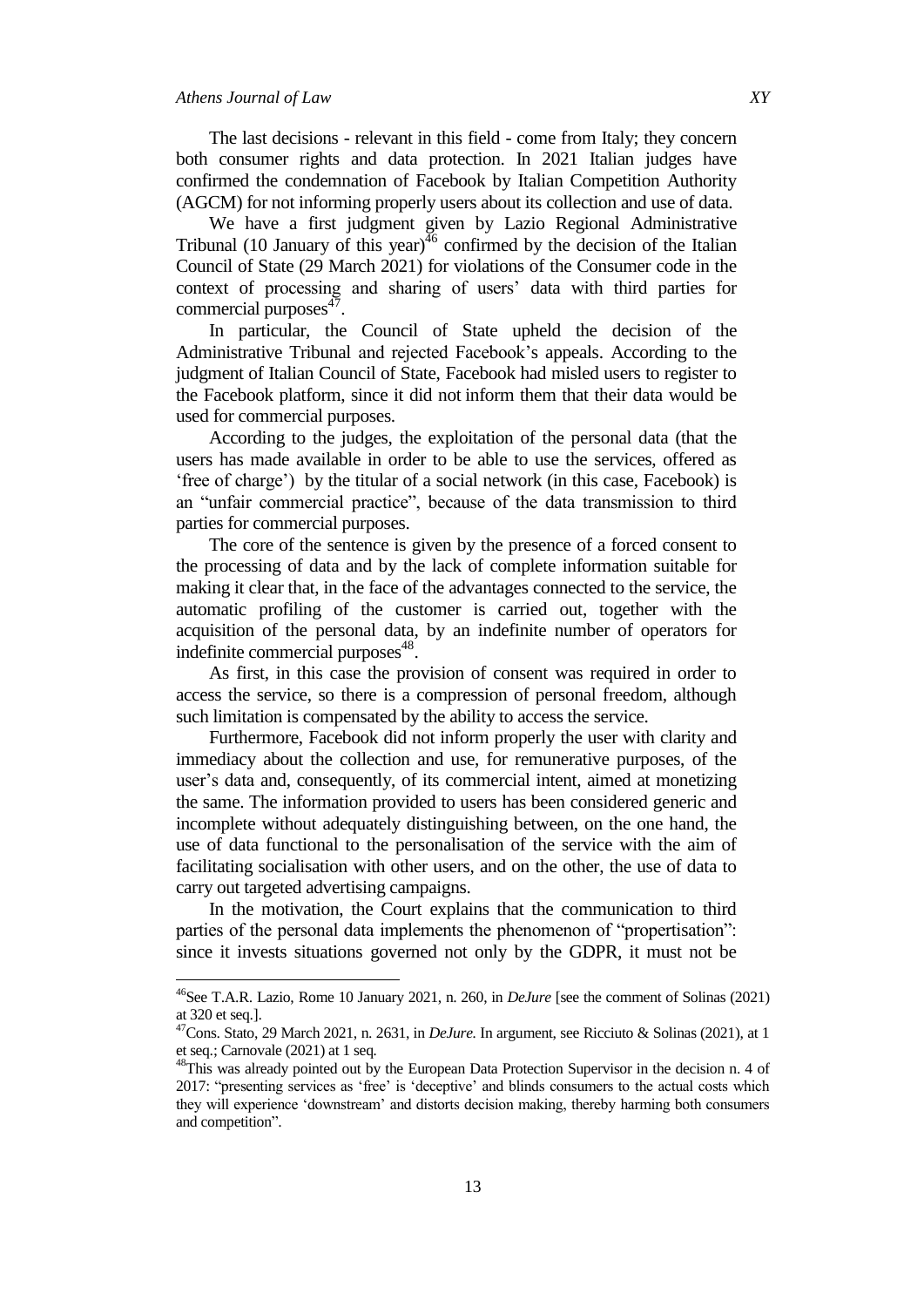related exclusively to *privacy* rules, in order not to reduce the "multilevel protection" guaranteed to individuals.

Thus, the case - concerning the exp loitation of personal data in the context of an online service - fell under the realm of *consumer* law, in addition to personal data protection law and to the General Data Protection Regulation [Regulation (EU) 2016/679].

These judicial statements open the way to the possibility of considering the choice of the subjects to allow the processing of their personal data also as an exercise of economic freedom and not only in the perspective of the protection of personality rights. The issue is placed in the context of exchange contracts: personal data can be considered as contractual price with the applicability of rules, such as that on unfair commercial practices, which find their rationale in the protection of the consumer's consent for optimal market competition.

In conclusion, this peculiar genre of economic freedom must be considered alongside the protection of the individual"s own personality in the context of online platform contracts.

#### **References**

- Alvisi, C. (2019). ʻDati personali e diritti dei consumatori', in V. Cuffaro, R. D' Orazio & V. Ricciuto (eds.) *I dati personali nel diritto europeo*, pp. 660-728. Torino: Giappichelli.
- Azzarri, F. (2021). "Spigolature attorno alla definizione di "consumatore", in *i Contratti* 1: 60-74.
- Carnovale, P. (2021). ʻLa funzione sinallagmatica del trattamento di dati personali nella fornitura di servizi digitali', in *Giustiziacivile.com* 20 October 2021:1-9.
- Cerdonio Chiaromonte, G. (2018). ʻSpecifica approvazione per iscritto delle clausole vessatorie e contrattazione *online*', in *La Nuova Giurisprudenza Civile Commentata* 3:404-411.
- Chiarella, M.L. (2016). *Contrattazione asimmetrica. Segmenti normativi e costruzione unitaria*. Milan: Giuffrè.
- El Sabi, S. (2021). ʻFornitura di servizi e contenuti digitali: profili di tutela per il "digital consumer" nel mercato unico digitale', in *Giustiziacivile.com* 8 April 2021:1-26.
- Foltran, F. (2019). ʻProfessionisti, consumatori e piattaforme online: la tutela delle parti deboli nei nuovi equilibri negoziali" in *media LAWS. Rivista di diritto dei media* 3:162- 176.
- Patti, F.P. (2012). ʻIl recesso del consumatore: l"evoluzione della normativa', in *Europa e diritto privato* 4:1007-1055.
- Pascuzzi, G. (2020). *Il diritto nell"era digitale*. Bologna: Il Mulino.
- Quarta, A. & G. Smorto (2020). *Diritto privato dei mercati digitali***.** Florence: Le Monnier Università / Mondadori Education.
- Ricciuto, V. (2018). ʻLa patrimonializzazione dei dati personali. Contratto e mercato nella ricostruzione del fenomeno', in *Diritto dell"informazione e dell"informatica* 4-5:689- 726.
- Ricciuto, V. (2020). ʻIl contratto ed i nuovi fenomeni patrimoniali: il caso della circolazione dei dati personali', in *Rivista di diritto civile* 3:642-662
- Ricciuto, V. & C. Solinas (2021). ʻFornitura di servizi digitali e prestazione di dati personali: punti fermi ed ambiguità sulla corrispettività del contratto', in *Giustiziacivile.com* 18 May 2021:1-8.